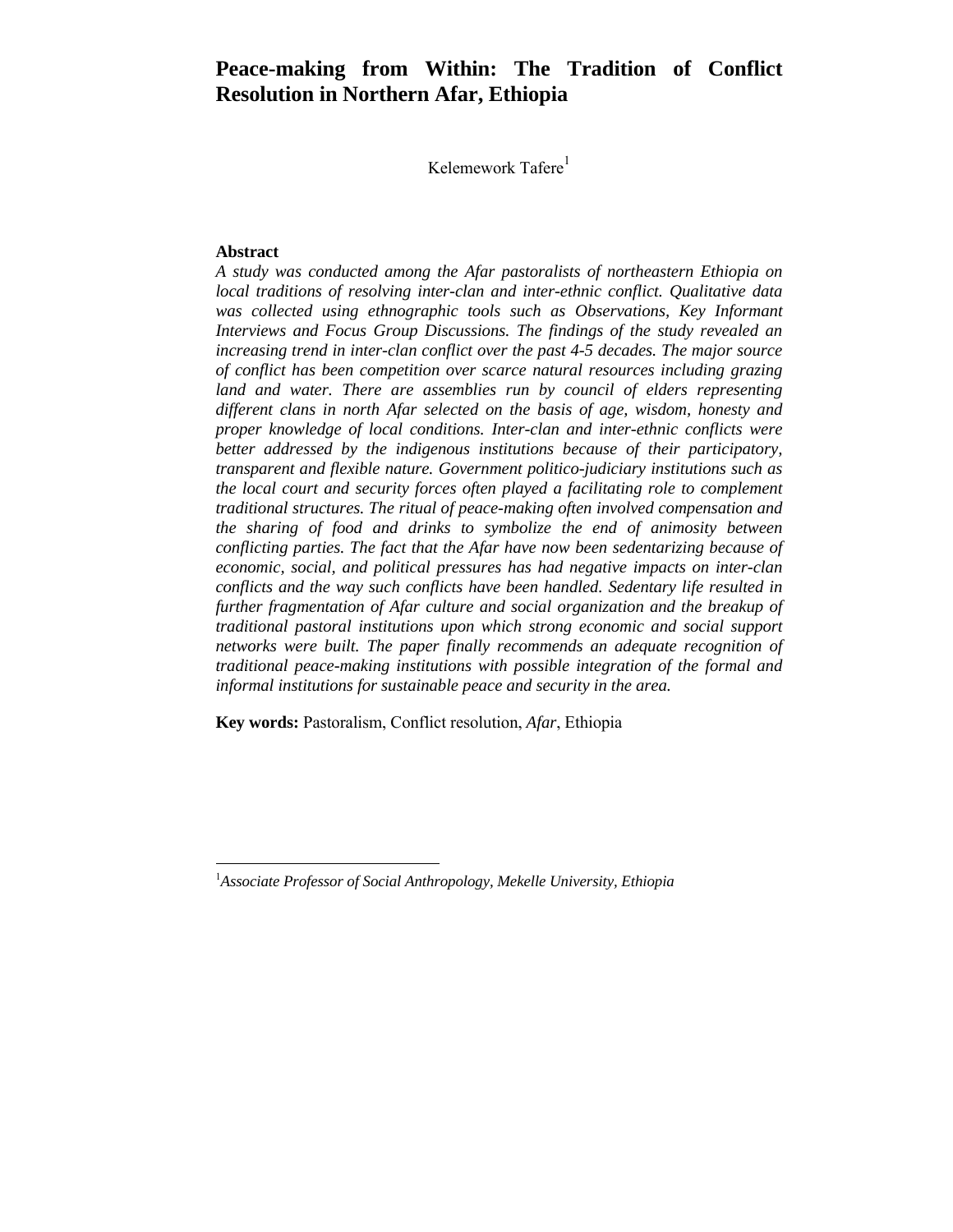### **Introduction**

Conflicts in general and resource conflicts in particular can at times become harsh and devastating, resulting in violence, resource depletion, deteriorations in livelihood, and displacement of people. If unabated, such conflicts can dissociate the whole fabric of society (Unruh 2005). However, the word conflict carries exaggerated negative connotations. It is often thought of as the opposite of cooperation and peace, and is most commonly associated with violence or disruption. This view of conflict as negative is not always helpful. In non-violent settings it can often be seen as a force for positive social change, its presence being a visible demonstration of society adapting to a new political, economic or physical environment (Warner 2000).

In addition to 'violent conflict', some writers (e.g. Markakis 1993) have used "raid" or "rustling" to indicate a state of affairs in which a group of people carry out armed attack against another for the sake of stealing livestock and not necessarily for territorial expansion.

Conflicts are best understood as dynamic, interactive social processes, rather than single, independent events. Although no two conflicts are identical, there is similarity in the structure of conflicts and their dynamics exhibit broadly analogous patterns and stages of development (Doucet 1996). Conflicts do not evolve in a linear way. Rather, conflict is seen as non-linear, progressing and retrogressing between various stages, sometimes skipping a stage totally, sometimes stagnating at a particular stage for some time and then making leaps all of a sudden. The conflict stages are formation, escalation, endurance, improvement or de-escalation, settlement or resolution and reconstruction and reconciliation (Doucet 1996).

Burton (1993) made important distinctions between disputes and conflicts. The former involve competing but nevertheless negotiable interests and issues of gain or loss while the latter implies the development and autonomy of the individual or identity group, and are hence bound up with non-negotiable human needs and questions of identity.

### **Statement of the Problem**

Conflict is an unavoidable and an inseparable part of the social structure. However, violent conflict often leads to loss of life and property wreckage and hence traditionally African societies have been keen to contain, regulate and resolve conflicts to ensure that peace and stability is restored and communities are not divided by blood feuds. The *Afar* pastoralists are no exception.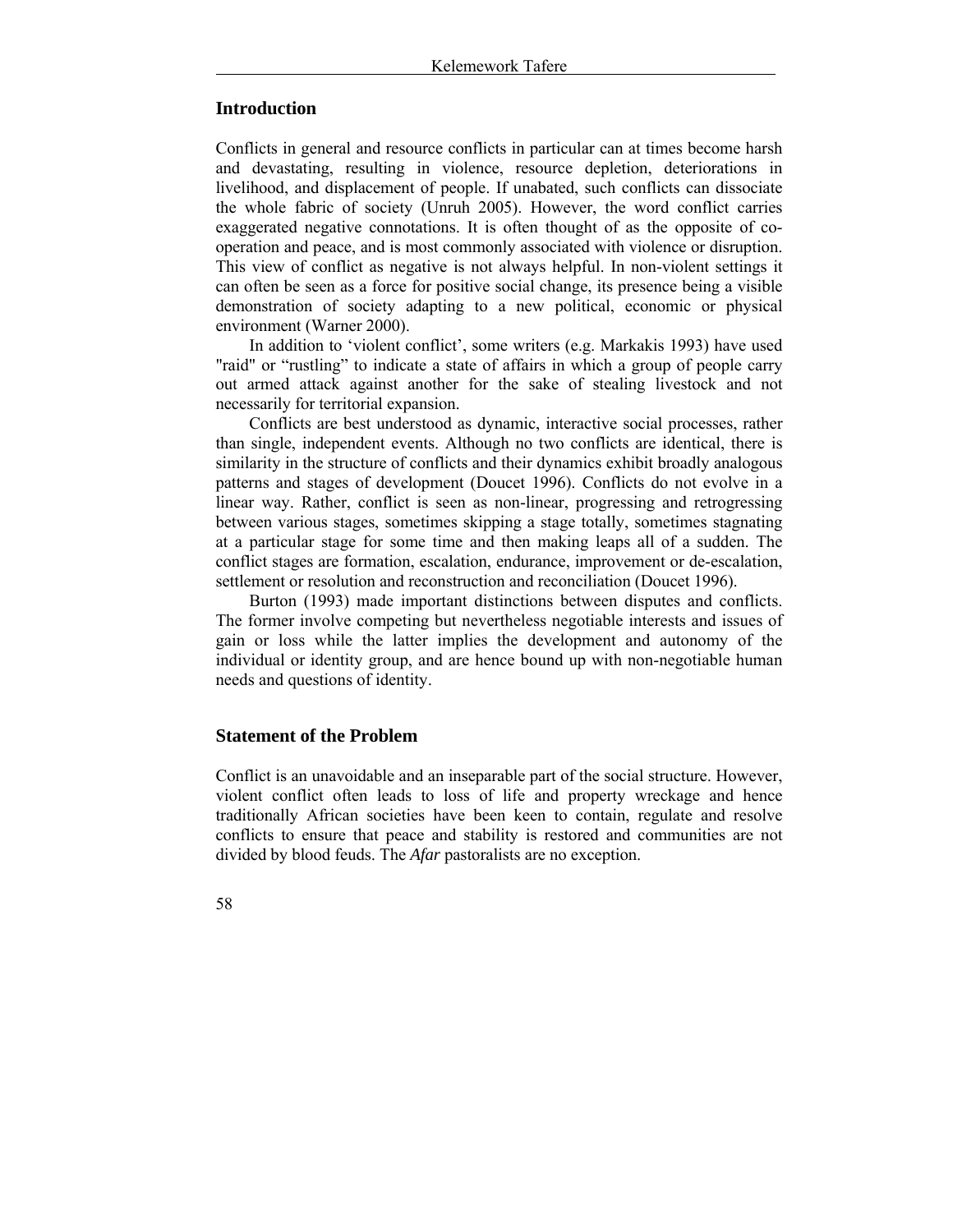In Ethiopia, pastoralism has for many years been considered a backward way of life and the people who earn their livelihood from it regarded as lawless and aimless. The Amharic term for pastoralist, Zelan, is derogatory *because* it literally means wanderer (Getachew 2001). Hardin's "tragedy of the commons" thesis which portrayed pastoralists as environment-unfriendly and pastoralism as an unsustainable way of life has negatively influenced policy making in East Africa for many years.

The post-1991 period has witnessed a radical shift in political administration in Ethiopia. With the advent of a new ethnic based federalism, the *Afar* gained power to govern their region (Gadamu1994). Besides according to article 78(5) and article 34(5), of the Ethiopian Constitution, full recognition has been given to traditional and religious courts and procedures (USAID 2000).The *Afar* of northern Ethiopia have their own traditional institutions for conflict resolution at both micro and macro levels, i.e. conflicts arising within the community as well as those with neighbouring Tigrayan highlanders. The institutions operate on the basis of shared normative framework and customary laws that emanate from them.

There are a number of studies on East African pastoralism in general and the *Afar* in Particular. However, as far as the latter is concerned, the focus has often been in the southern part of the *Afar* region. Although all *Afar* exhibit similar modes of livelihood and social organization irrespective of territory, there are observable differences emanating from varying degrees of exposure to different ecological, social and political processes in the country.

#### **Literature Review**

#### **Theoretical Background on Conflict**

Generally, conflict will occur wherever there are scarce resources, divided functions in society, different levels of power, competition for a limited supply of goods, status, valued roles, or power (Haas 1990, Leff 2009). According to Adedeji (cited in Bujra 2002) global conflicts often stem from an overall lack of security emanating from an uncertain political future based on experiences of past social maladies created by the failure of states to provide protection to groups. Bujra (2002) also noted that according to many young scholars, political factors in the form of poverty, unemployment of the youth, unequal distribution of resources, ethnicity and manipulation of sectarian ideologies by the youth were identified to be key elements in triggering violent conflicts.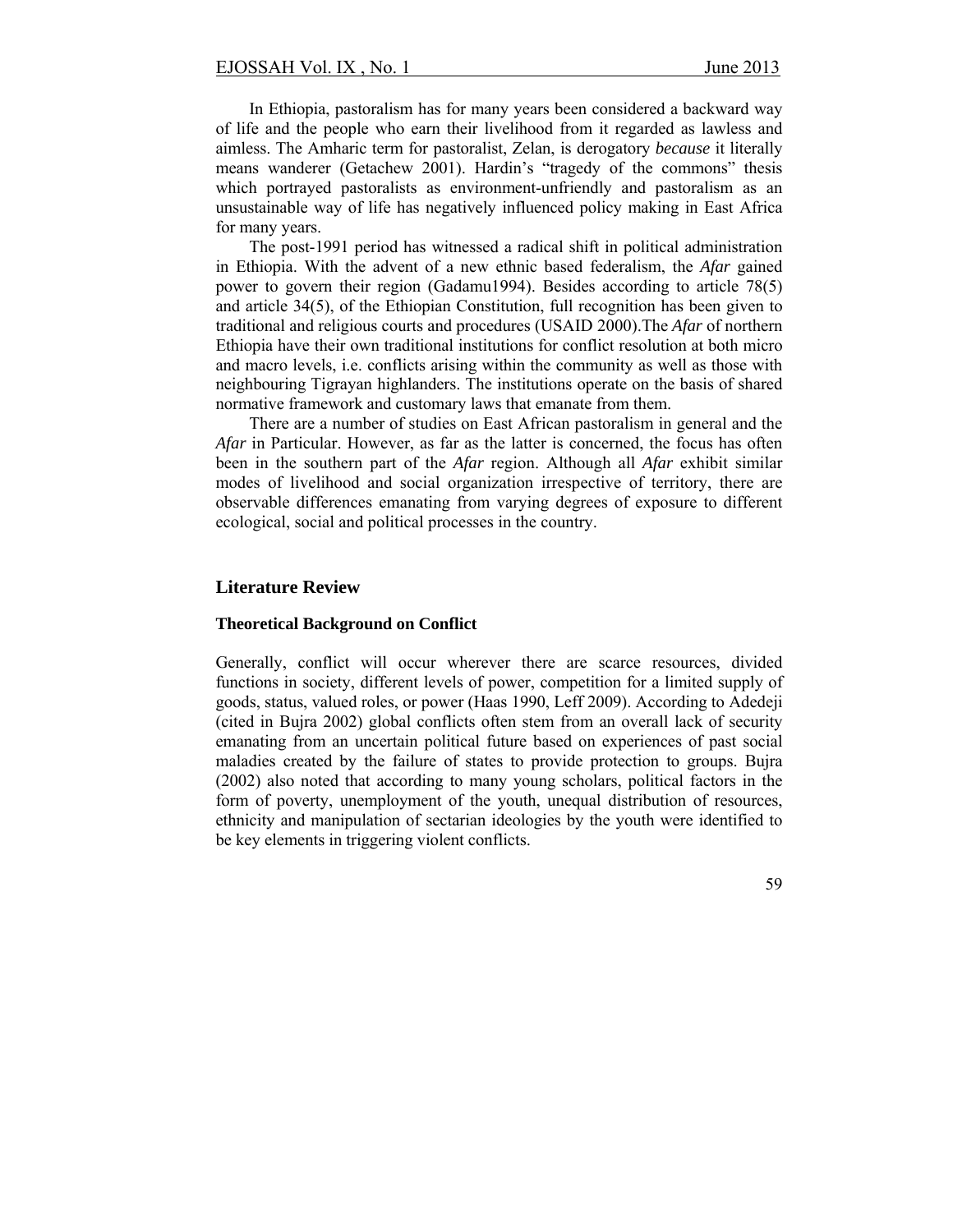Brodnig (1998) attributed African conflicts to such factors as widespread environmental degradation, overpopulation and cultural necessities leading to ethnic rivalry. One very prominent anthropological point of view explains violent conflicts in connection with cultural and/or biological selection mechanisms (Ferguson 1999). Proponents of this perspective are apt to describe violent conflict as ultimately goal-oriented and the character of combat itself related to the evolutionary stage occupied by the society in question (Ferguson 1999).

According to Helander (1995), one of the problems with international efforts to deal with African conflict situation is the failure to address the composite nature of African conflicts. One cannot view violent conflicts in isolation from at least two other types of major problems that currently scourge the African continent: political turbulence and resource depletion. Butler and Gates (2010) pointed out that there has been a 'drought' or a 'famine' associated with every African civil war during the last 15 years and this association was also highlighted at the Rio summit on environment and development in 1992.

The most common anthropological explanation of violent conflict is that it is an expression of a particular culture. 'Culture' here is taken in a restricted sense of symbolic belief systems. Countless older ethnographic documents attribute war matter-of-factly to a list of elicited cultural rationales – as quests for revenge, prestige, trophies, supernatural power, etc. Values, religious conceptions, or worldviews that encourage violent conflict sometimes have been taken as a given, sometimes explained by or related to other institutions or conditions. Currently, hermeneutic or interpretive approaches to non-state violence stress that goals, conduct, and meaning should be seen within the logics of broader cultural understandings (Butler and Gates 2010).

Some scholars (e.g. Ferguson 1984) saw conflict and warfare in relation to the social structure with particular reference to patterns of decent, marriage, and postmarital residence. The essence of their argument is that war is a cooperative male activity. Within a society, loyalties of men may be divided by different social institutions ("conflicting loyalties" or "cross-cutting ties") and this reduces the possibility that men will use force to resolve conflicts (Ferguson, 1984). In other words, relationships established as a result of intermarriage and social integration restrict people from using violent means of resolving differences. Other scholars (e.g. Schlee 1997) adopted a different view of the consequences of divided loyalties, and argued that cross-cutting ties serve as factors for conflict escalation. According to them, due to the territorial dispersal of decent groups, individuals from one group may be easily reached for reprisal killing by others with whom their group developed enmity. Affines are likely targets in such inter-tribal conflicts. Such reprisal killings may result in a vicious circle of revenge and counter-revenge. Lang (quoted in Schlee 1997) has emphasised this dimension of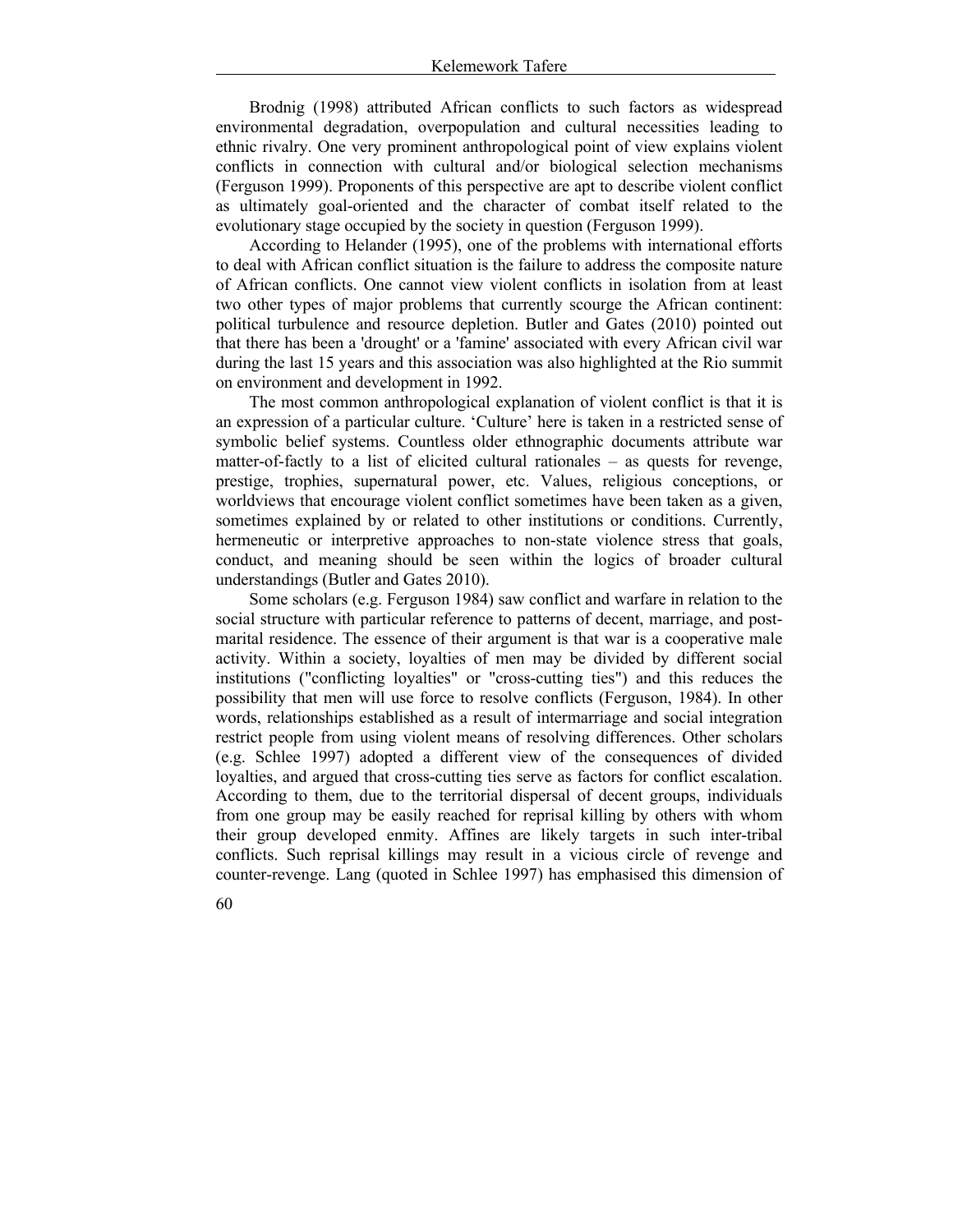cross-cutting ties by quoting the proverb that "those whom we marry are those whom we fight". Some recent contributions to the literature (e.g. Fisher 1998) also explained conflict in terms of cultural perceptions. They argued that mind sets or cultural lenses with which the disputing (and potential intervening) parties view the world are crucial factors for conflict.

#### **Conflict and Conflict Resolution in the Context of East African Pastoralism**

The Sahelian countries that expand from Senegal in West Africa to Somalia in the East have a significant number of pastoral and agro-pastoral people, a large portion of whom have been driven out of their traditional production system as a result of several factors such as the process of state 'modernization', economic transformations, environmental degradation and conflict (Hendrickson 1997). The new thinking on pastoralism rejects the old view that herding is not economically viable and environment friendly. In addition, it is now recognized that conflicts of interest are expected in a situation where environmental variability is high and a marked differentiation of actors. Violent resource based conflicts may also occur when pastoralists' livelihood strategies are threatened. Further increase of violent conflict is caused by the lack of harmony between traditional and modern strategies of access to resources and handling conflicts (Hendrickson 1997).

Today, rural development polices in semi-arid Africa take into account the issue of conflict management between multiple stakeholders. Hoverer, according to Hussien (1996) such policies are not often based on adequate ethnographic and historical understanding of the underlying nature of conflict, adding that the analysis of local level practices is vital before policies are designed and implemented. Hendrickson (1997) supported this view by stating that ignoring the broader social dynamics in rural societies undermines local capacities for conflict management. There is also a growing awareness today that responses to local conflicts should consider the larger economic and political context (Hendrickson 1997).

Cousins (1996) noted that the purpose of traditional courts or tribunals in Africa was to reconcile the disputants and to maintain peace, rather than to punish the wrongdoer. The "winner-takes-all" judgements favoured by adversarial systems of law were generally avoided in favour of a "give-a-little, take-a-little" principle. Procedures in the ideal-typical court were simple and informal and took place in public.

Customary legal processes put focus on fairness and substantive justice rather than strict rules of law, and the chief, with the advice of his councillors, generally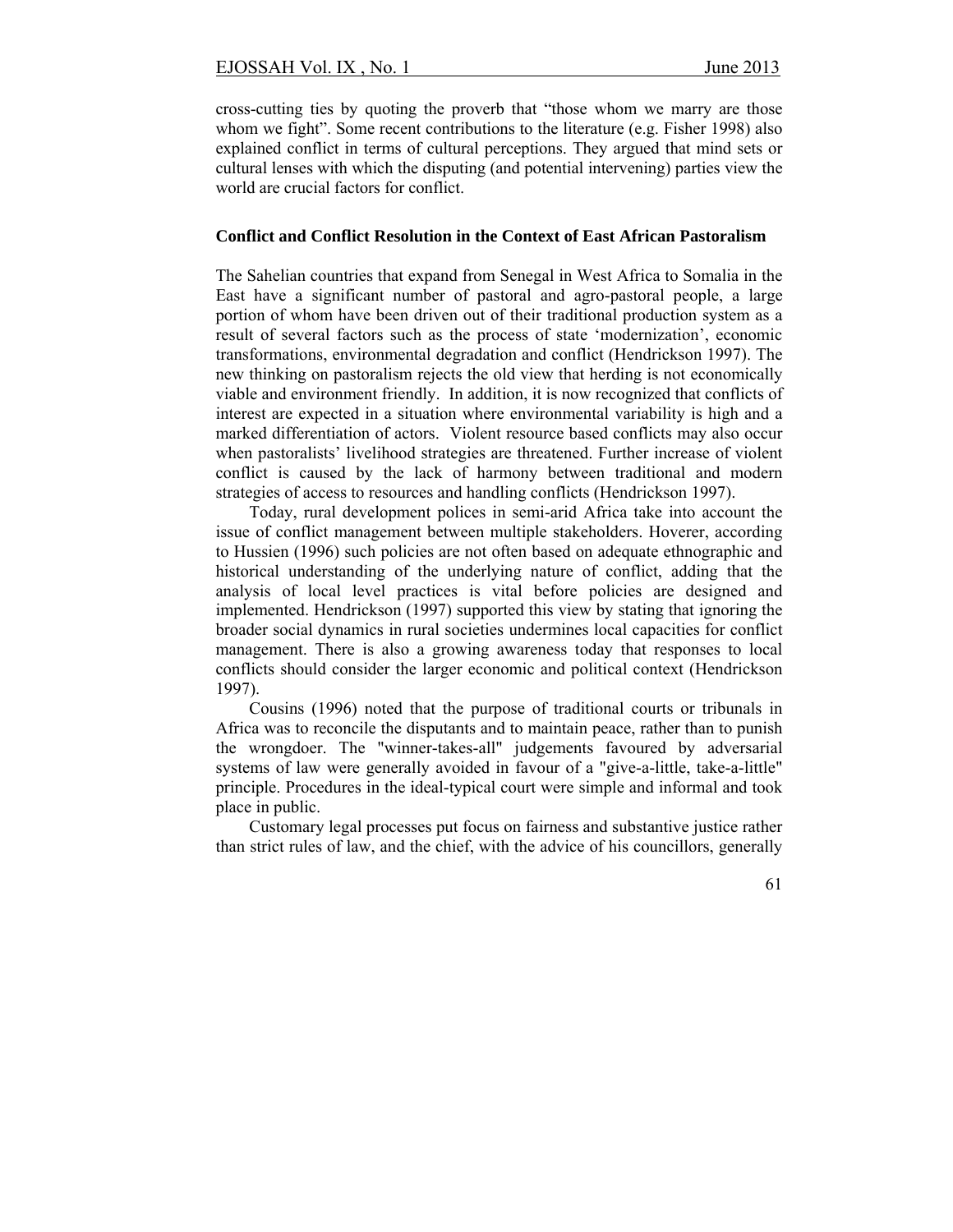took the final decision. Rights of appeal existed but were seldom used. The distinction between criminal and civil wrongs was blurred, and most disputes were in relation to personal wrongs. Most claims were for reparation or compensation, and sanctions were generally in the form of fines; there was no imprisonment (Cousins 1996).

Following a close investigation of traditional mechanisms of conflict resolution in Barabaig and Maasai societies, Bradbury (1995) argued that the customary institutions proved to have remarkable capabilities for effective handling of conflicts. Such institutions put emphasis on reconciliation of the parties involved in conflict and function on the basis of generally accepted rules and sanctions. Elders who mediate conflicts are bestowed with the authority to make decisions and impose sanctions. However, there are also some challenges. Cousin (1996) stated that one of the difficulties of customary law in contemporary African societies lies in the fact that new situations that cannot be properly addressed by customary laws have emerged. Examples include: the modification of customary land rights; imposition of new administrative structures; when conflicts involve parties from different cultures (e.g. between local resource users and multinational corporations, international conservation organisations, or government officials from different cultural backgrounds), etc. This might also occur in situations where conflicts over resource use occur between pastoralists and farmers in zones of expanding cultivation by in-migrating agro-pastoralists (Bradbury et al 1995).

Some scholars (e.g. Ross 1995) have identified some commonalities between formal approaches and informal procedures of negotiation and meditation. The emphasis on joint problem solving was for example identified as a core similarity providing the potential for possible merger of some features of both mechanisms in innovative ways, by extracting the strengths of both.

In Ethiopia, several studies on pastoral conflict (e.g. Ayalew 2001; Getachew 2001; Dereje 2003; Markakis 2003; Abdulahi 2005) have focused on resource competition, land use and tenure conflicts, small arms proliferation and related factors. More recent studies (e.g. Hagmann and Mulugeta, 2008) have argued that historical and political factors such as the encroachment of the Ethiopian state into the peripheral lowlands have resulted in violent pastoral conflicts which challnged the regional and federal governments in the country.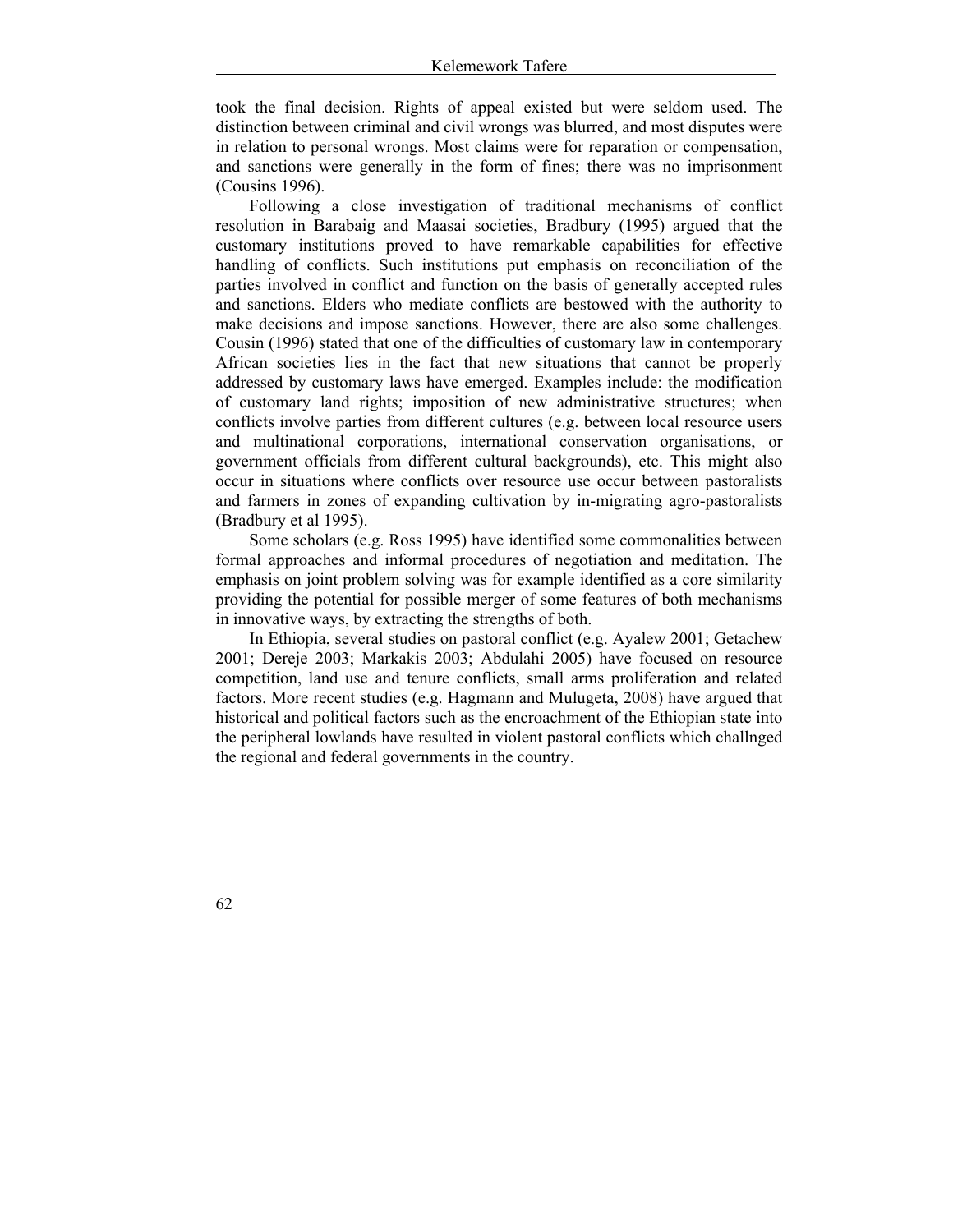# **Objectives**

The overall objective of the study was to examine local strategies of conflict resolution in the northern part of *Afar* region, Ethiopia. The specific objectives were to:

- examine the major causes and consequences of conflict in northern *Afar*
- identify the factors for conflict escalation and de-escalation
- identify local institutions of conflict resolution and examine their mode of operation
- examine the rituals involved in the process of conflict resolution
- examine the performance and effectiveness of local institutions
- assess the challenges and prospects of indigenous institutions of conflict resolution in the wake of current social, economic and political dynamics in the area

# **Methodology**

### **Description of the Study Area**

The *Afar* regional state is one of the nine ethnic based regions in federal Ethiopia following the ratification of the new constitution in 1994 with a total population of 1,411,092 (CSA, 2008). It covers an estimated area of 96,707 square kilometers. The capital city is called Semera. It is home for the *Afar* people who are predominantly pastoralists and agro-pastoralsists. Only 13.4 percent of the *Afar* population lives in urban centers. The *Afar* regional state is divided into five zonal administrations. This study was conducted in Abala wereda with Ab'ala town as its capital. According to CSA (2008), it has a total population of 37,963, of whom 20,486 are men and 17,477 are women.. The northern *Afar* combine animal husbandry with cultivation in order to augment the ever declining pastoral income.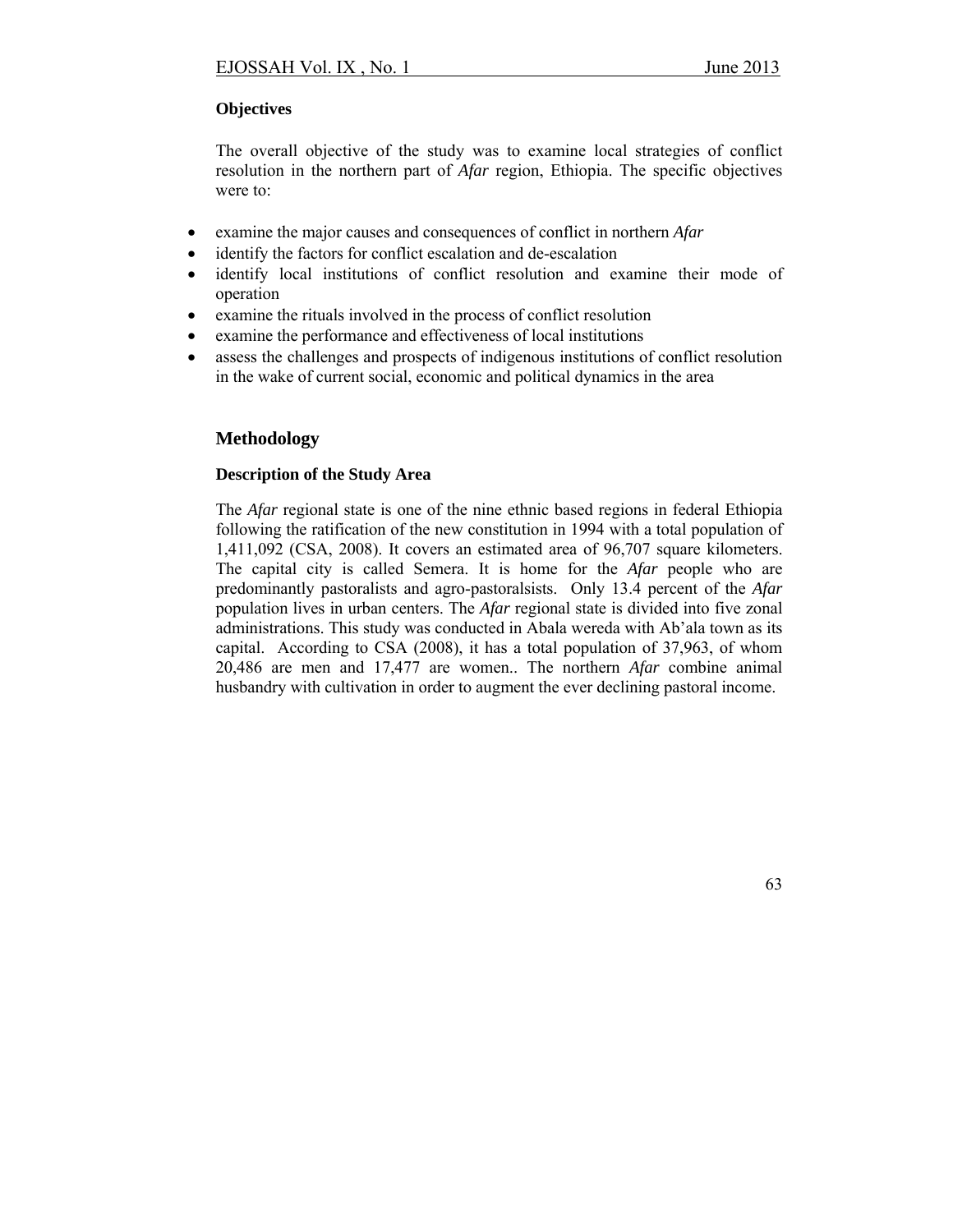

Figure 1: Map of *Afar* region (Source: MCE 2001; Cartography: M. Wagener, 2007)

### **Methods of Data Collection**

This ethnographic study employed both primary and secondary data collection. Primary data was obtained from different sources in northern *Afar* including local residents, elders and the administration while secondary data was collected from published and unpublished materials as well as reports. Following is a description of each of the data collection methods used in the study: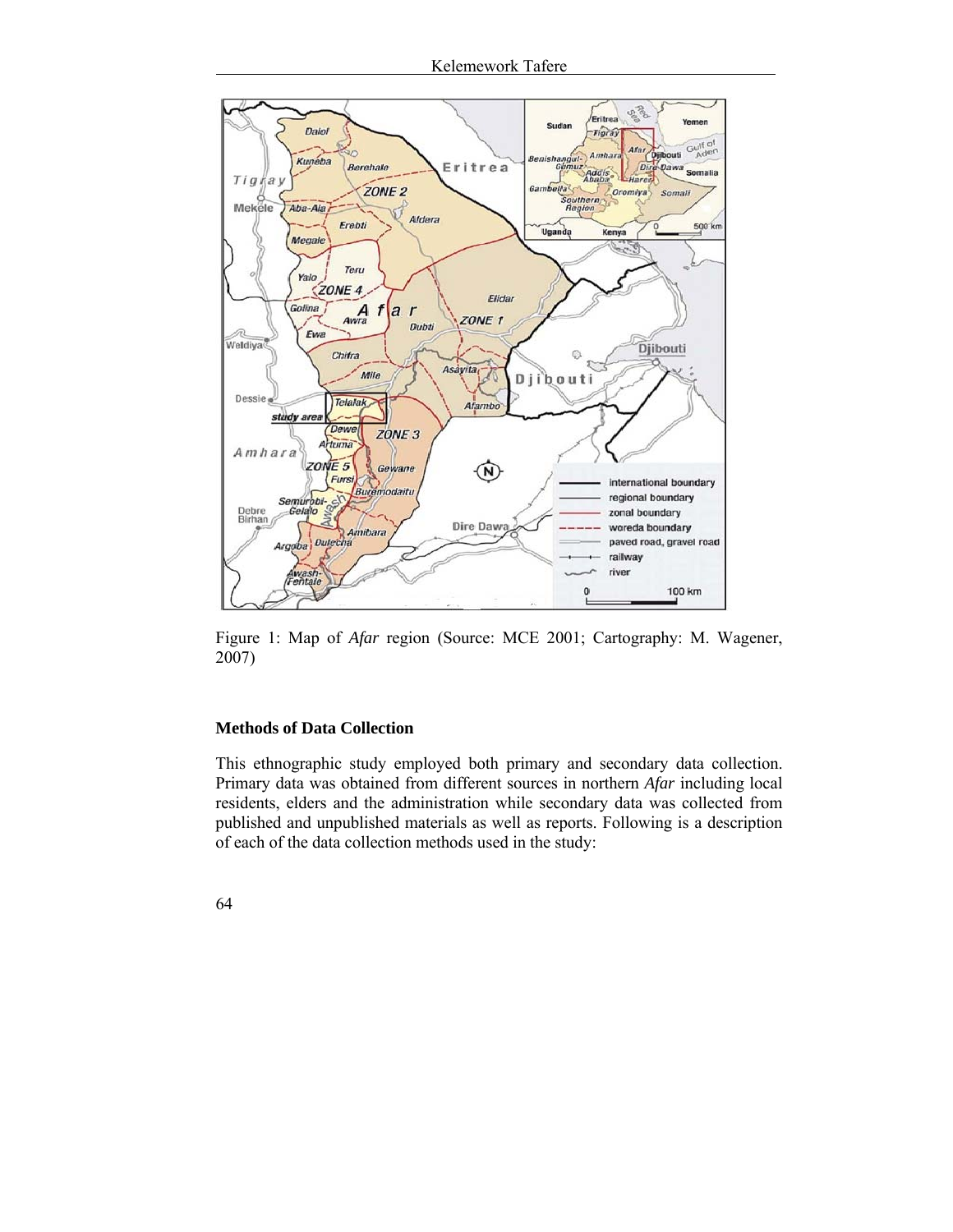1

*Informal interviews:* Before detailed and well-structured interviews were conducted, attempts were made to conduct informal discussions on some general issues relating to their modes of living and socio-economic conditions. In the course of these discussions, different categories of *Afar* (old and young as well as men and women) were asked about their perceptions of the institutions of conflict resolution, their views on the decisions made, and their evaluation of the effectiveness of the decisions in restoring peace in the area. Informal interviews also opened a window of opportunity for the identification of appropriate key informants and opinion leaders for more structured interviews.

*Key informant Account:* Twenty two elderly and resourceful key informants were approached for the semi-structured interviews within the *Afar*. Fully structured interviews were not preferred because the elders were expected to supply ample and valid information if allowed to speak with minimum guidance. The semistructured interviews were intended to access information on conflict, local tradition, and trends in conflict resolution across time.

*Focus Group discussion:* Eight Focus Group Discussions (FGDs) were held with various groups of people representing different socio-economic brackets (gender, age, income and wealth levels, and occupations). Two focal groups were conducted with key personalities in the administration belonging to the different sectors while the remaining six FGDS involved local residents in the study sites.

Participant Observation: I have partially observed and participated<sup>2</sup> in some dispute processing activities that took place at various levels. Apart from being an instrument for data collection, participant observation was also a tool for developing rapport with community members, thereby helping me gain trust among ordinary people. Participant observation was particularly useful to harness data on kinship based relations and identify the social and economic support networks which had repercussions for the occurrence of conflicts and their resolution.

*Secondary Data:* Secondary sources were also used to obtain data on background information on past and present socio-economic adaptations that are believed to have some impact on conflict resolution. Some data relating to dispute settlement were available in the *Woreda* Administration and Court. These were analysed and

 $2A$  full-fledged participant observation was not possible because of variations in ethnic and religious background of the researcher and the researched.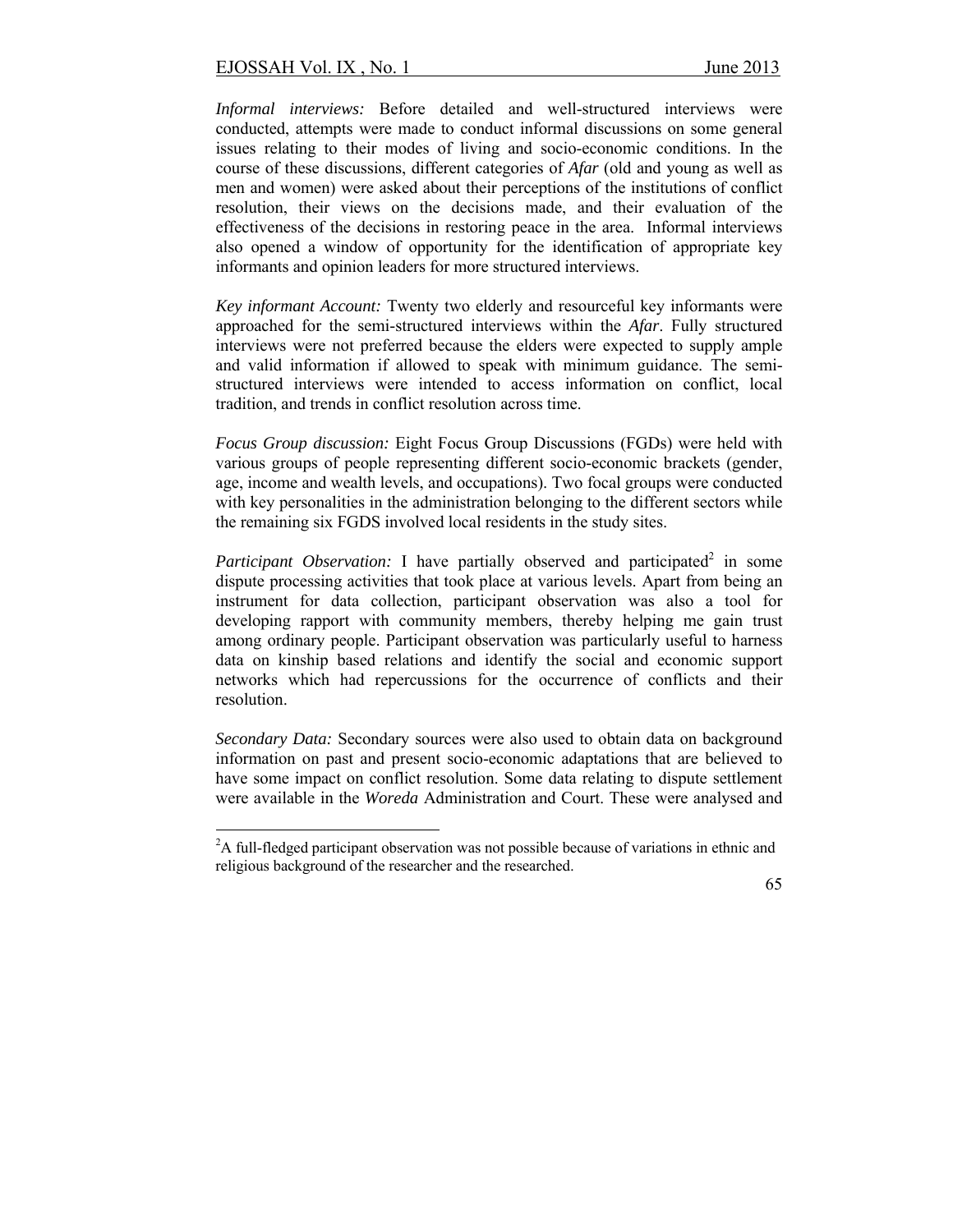interpreted. Registered court cases were closely examined and analyzed in order to understand the extent and type of conflict cases reported to the state court.

# **Results and Discussion**

# **Causes and Consequences of Violent Conflict in Northern** *Afar*

The study revealed that the *Afar* realized that conflict, although usually mentioned as a bad outcome of social interaction, is unavoidable. In the context of the *Afar*, violent conflict was explained as a form of antagonism between two or more people believed to be caused by competitive interests fuelled by loss of self-control often traditionally associated with superstitious influence. When asked about the causes of local violent conflicts, traditional *Afar* informants usually mentioned such elements as greed, emotionality, lack of far sightedness and deficiency in restraint. A local elder further explained that the devil becomes active when these elements rule over human logical reasoning.

*Afar* informants asserted that conflict occurrences have dramatically increased after the 1960's during which the *Afar* encountered persistent droughts that led to enormous decline in livestock size and the resultant impoverishments. Most conflicts occurred as a result of competition over natural resources, mainly grazing land, water points and territorial disputes. Inter-clan conflicts often involved subclan and lineage members of the four major clans that have been dominant in northern *Afar*, viz., Damohita, Seka, Hadarmo and Dahimella clans. This has often been complicated by the history of bitter reprisals and counter-reprisals in successive generations<sup>3</sup>. Inter-clan conflict sometimes took the form of power struggle to establish political supremacy against an opponent. *Afar* relations with neighbouring *Wajirat* agriculturalists also followed similar trajectories. Until 1991, the *Wajirat* people have been in a better position to subjugate the *Afar* who lacked the proper organization and armaments to defend their territories. The *Wajirat* on the other hand enjoyed better protections by the natural topography (forests and mountains) with a centralized political administration.

According to Focus Group Discussants, the consequences of violent conflict were found out to be multifaceted. It crystallized poverty and separation of community members in blood feuds. It caused migration and displacement and loss of access to fundamental pastoral resources. Often, those who have been involved

<sup>&</sup>lt;sup>3</sup>The social organization of the Afar is based on clanship. Hence interpersonal disputes often turn into violent inter-clan conflict which quickly spreads to different villages as the Afar have very efficient means of communication called *Dagu.*

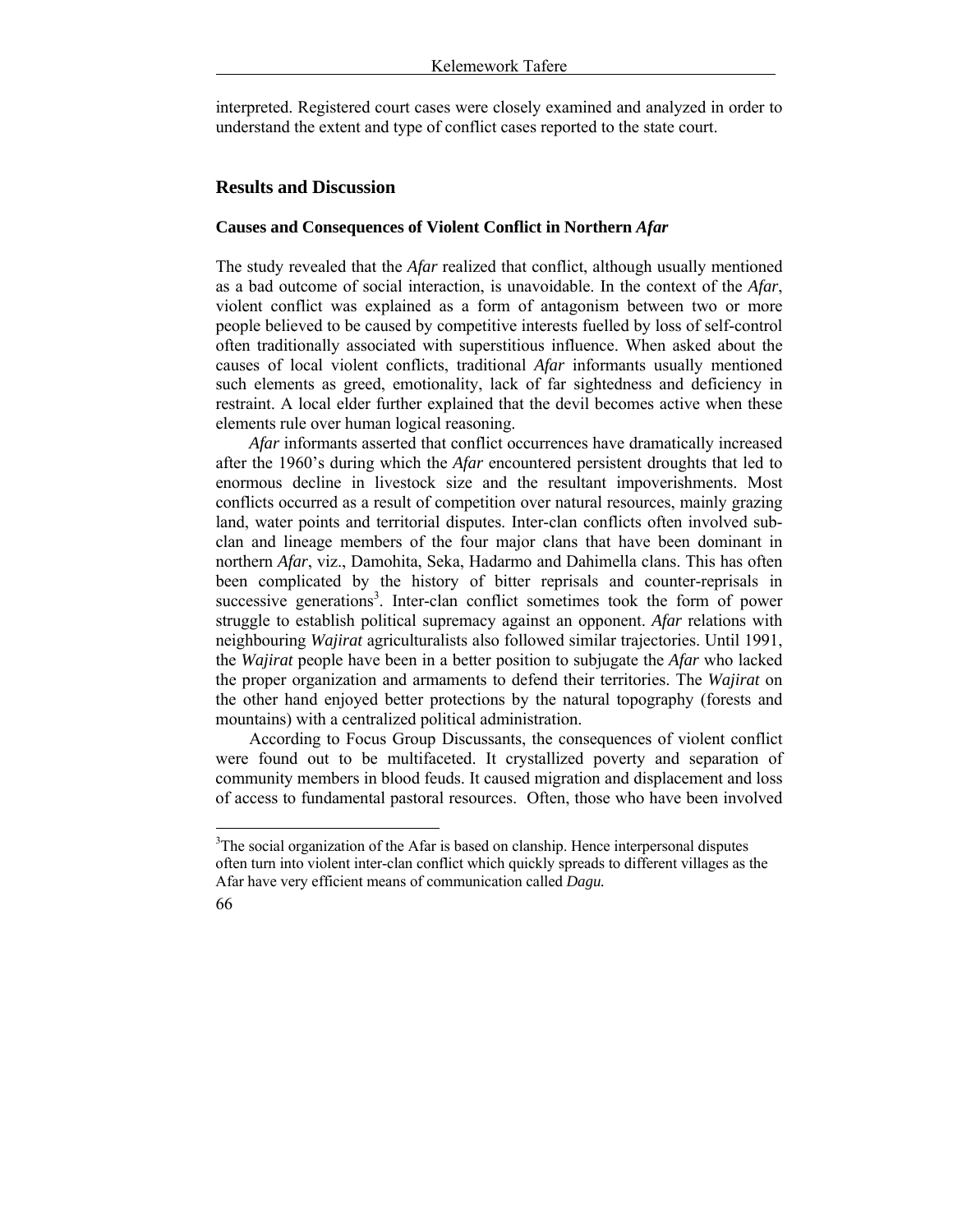in the confrontations happened to be able-bodied young and adult men who had family responsibilities and hence the death or injury of such economically active people often meant loss of livelihood for the entire household. Women and children were often not directly targeted in violent conflicts at all levels but they too paid heavy prices as conflict usually led to rape, displacement and migration. Besides drought, the *Afar* generally attributed the gradual decline of their herd size to violent conflicts with highlanders, especially in the remote past when organized raids and cattle rustling were common.

#### **Factors in Conflict Escalation and De-escalation**

Escalation is defined in the literature as an increase in intensity of a conflict. As conflict escalates, the disputants change from relatively gentle opposition to heavier, more confrontational tactics. Disputants change from only wanting to win themselves, to wanting also to hurt the opponent. In the context of East Africa, this may well be related to resource depletion (Butler and Gates 2010).

Many factors exacerbated conflict in northern *Afar*. The culture of violence particularly among neighbouring ethnic groups (such as the *Wajirat*) has been an important phenomenon which prepared young people for warfare against another group. Often the need to use force to achieve one's own cherished goals was legitimatized and nurtured by oral tradition, folklore music and poetry. Local singers often sang songs of praise to heroes who vehemently attacked *Afar* territories causing damage on human lives and property without sustaining injuries on themselves.

Inter-clan and inter-ethnic conflicts sometimes escalated when state agencies rush to serve justice without proper consultation with traditional institutions. When offenders were brought to the court and rigid verdicts enforced, tensions and potentially explosive situations hover in the villages, polarizing conflicting parties further.

In addition, the entire region bordering Eritrea is a potentially volatile area with cases of hijacking and killing of tourists reported in recent times. Conflicts in neighbouring countries tend to be quickly felt in *Afar* territories. This point has been supported by other empirical studies in Africa. Waithaka (2001) for example argued that the spill over effects of conflicts in the larger regional context adversely affect relations between pastoral and agricultural communities belonging to different ethnic groups. Besides, political elites often used ethnic and local identities to mobilize support to press their ulterior power motives.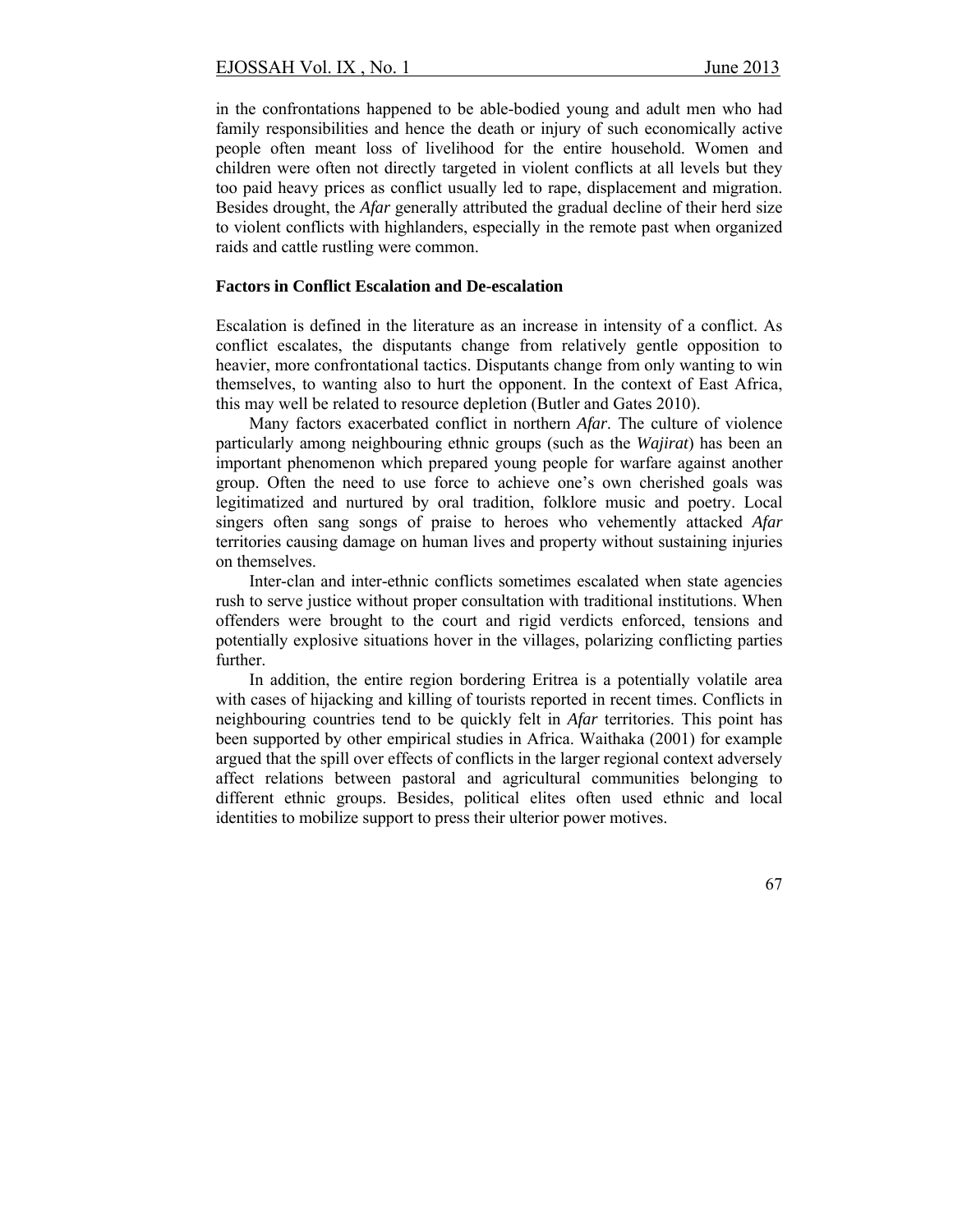Over the last few decades, the *Afar* have experienced frustrations over declining economic performance and state of deprivation due to drought and poverty which increases the propensity for conflicts at all levels. Today, the fact that there is easy access to modern firearms (such as the Russian made AK-47 rifle) both in the highland and lowland areas made it difficult to deal with outcomes of violent inter-group conflict because of the huge casualty when conflicts broke out.

Conflict de-escalation, on the other hand, is the opposite of escalation. It occurs as parties tire out, or begin to realize that the conflict is doing them more harm than good. They then may begin to make concessions, or reduce the intensity of their attacks, moving slowly toward an eventual negotiated resolution (Waithaka 1999).

Traditional nomadic pastorlaism is on the verge of disappearance in northern *Afar* region as a result of growing ecological problems, climate change and drought as well as long years of political marginalization. The *Afar* have now shown greater inclination towards adopting an agro-pastoral mode of production taking up other livelihood strategies such as crop cultivation, trade and wage labour migration. Sedentarization of the *Afar* redefined their relationship with neighbouring highland communities, facilitating social and economic integration between the two communities. This increasingly resulted in improved conditions and a peaceful coexistence.

# **Types of Traditional Institutions of Conflict Resolution**

Conflicts generally occurred at various levels including the family, community, inter-clan and inter-ethnic levels<sup>4</sup>. The institutions involved in resolving the conflict also varied depending on the type and nature of conflict. Local disputes among family members were often referred to prominent elders in the neighbourhood. In the case of disputes among marriage partners, those who actively participated in the arrangement of the union have had the moral obligation to intervene. In exceptionally serious matters, the cases were often referred to the local *Sharia* courts for ultimate decisions.

Inter-clan conflict resolution processing takes place in *mablo* assemblies. Representatives of various clans form up a council of clan leaders to process conflict cases and finally reach a settlement based on the principles of negotiation, mediation and/or adjudication. Often a combination of several techniques is used flexibly in order to reach the desired outcome. Settlements are reached on the basis of tacit rules entrenched in *Afar* traditional norms and value systems.

<sup>&</sup>lt;sup>4</sup>The focus of this paper is on the inter-clan and inter-ethnic levels because they are the most serious.



<u>.</u>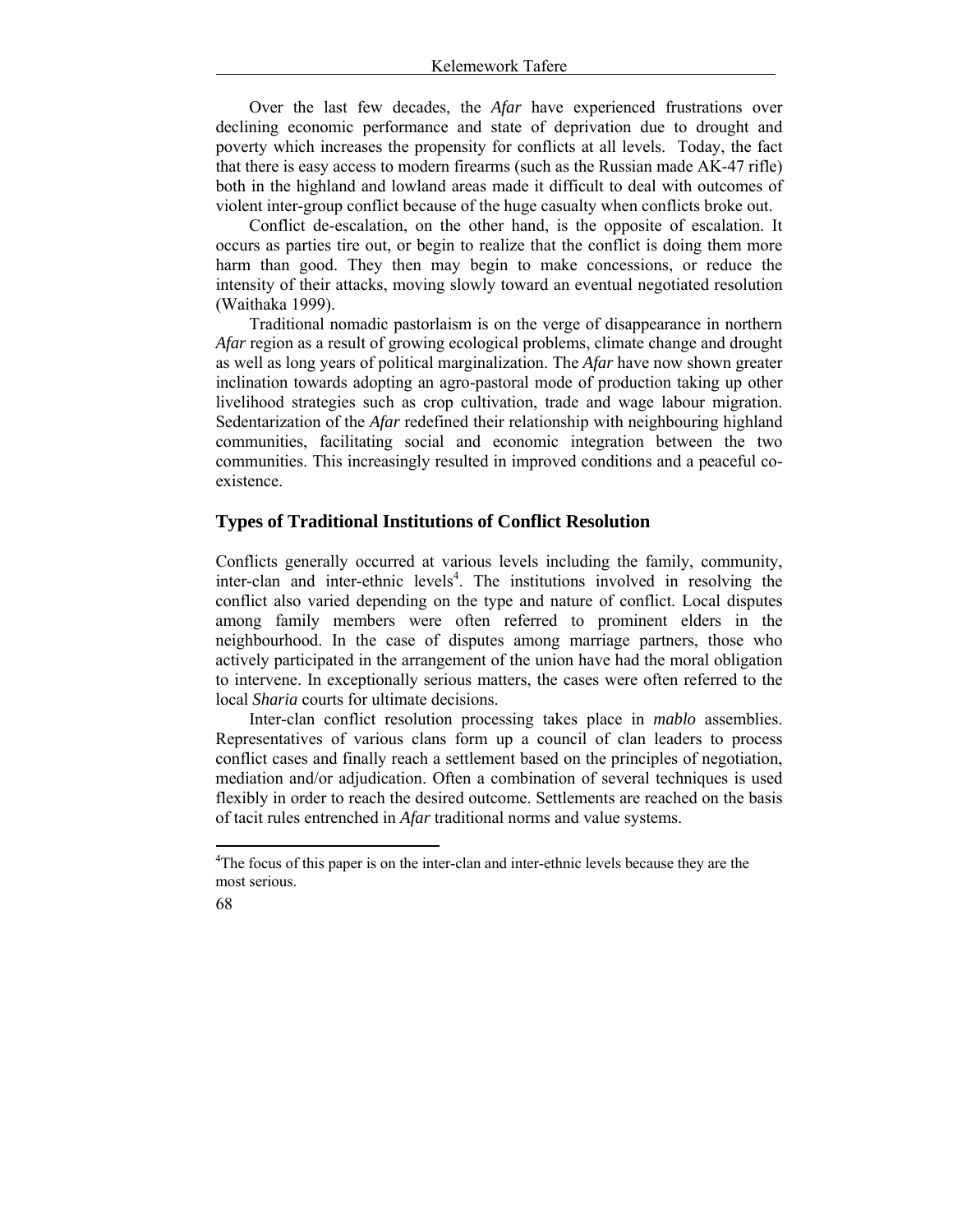At the inter-ethnic level, representatives from the *Afar* and Tigray highlands organize themselves under the *Gereb* institution which unlike the inter-clan context is based on written rules. However, the foundations of these rules are to be found in shared culture of the *Afar* and Tigray ethnic groups. The institution is often led by a chairperson elected by members. Representatives of the two ethnic groups are elected on the basis of age, wisdom and a good sense of reasoning, honesty and impartiality.

### **The Rituals of Conflict Resolution**

1

The procedures and rituals in processing inter-clan conflict cases largely depend on the extent of damage caused on individuals and property. Minor incidents are often easily settled following negotiations led by a limited number of the clan leaders of conflicting parties. When serious offences such as murder, heavy injury (or camel stealing<sup>5</sup>) is inflicted, more people are needed into the council of elders and those clans that are not primarily involved in the conflict take the lead in processing the conflict case with assured neutrality and impartiality. In the case of murder for example, the process starts with sacrifice of an animal, locally called *Waidal* (preferably a large stock, i.e. a camel or a cow) as a necessary precondition for initiating the peace process, and a necessary step for the burial of the victim without which resort to retaliation is always possible. Once the cornerstones are laid, further investigations are carried out for several days (usually up to forty days), during which the conflicting parties are advised to avoid regular contacts in order to evade possible reprisals and counter-reprisals. Clan members of the victim are usually put under solemn promise not to take any action against perpetrators of the killings. Once initial investigations are carried out behind the curtain, successive open air meetings $6$  are held to solidify evidences from witness accounts and testimonials based on argumentative presentations from conflicting parties. Under *Afar* customary rules, every *Afar* is expected to tell the truth and this is strengthened through oaths in front of religious leaders. It is an astounding experience to observe that every procedure in the assembly takes place in an orderly manner with every speaker taking turns one after the other in a logical order. Equally amazing is the way *Afar* elders speak eloquently with a rhetoric of

 $<sup>5</sup>$ Among the Afar, the camel is a highly cherished animal and hence any offence involving</sup> the camel is considered grave.

<sup>&</sup>lt;sup>6</sup>The usual saying in the modern world, "Justice delayed is justice denied' does not seem to hold true in the context of Afar traditional conflict resolution as the process might sometimes take years before a final settlement is reached.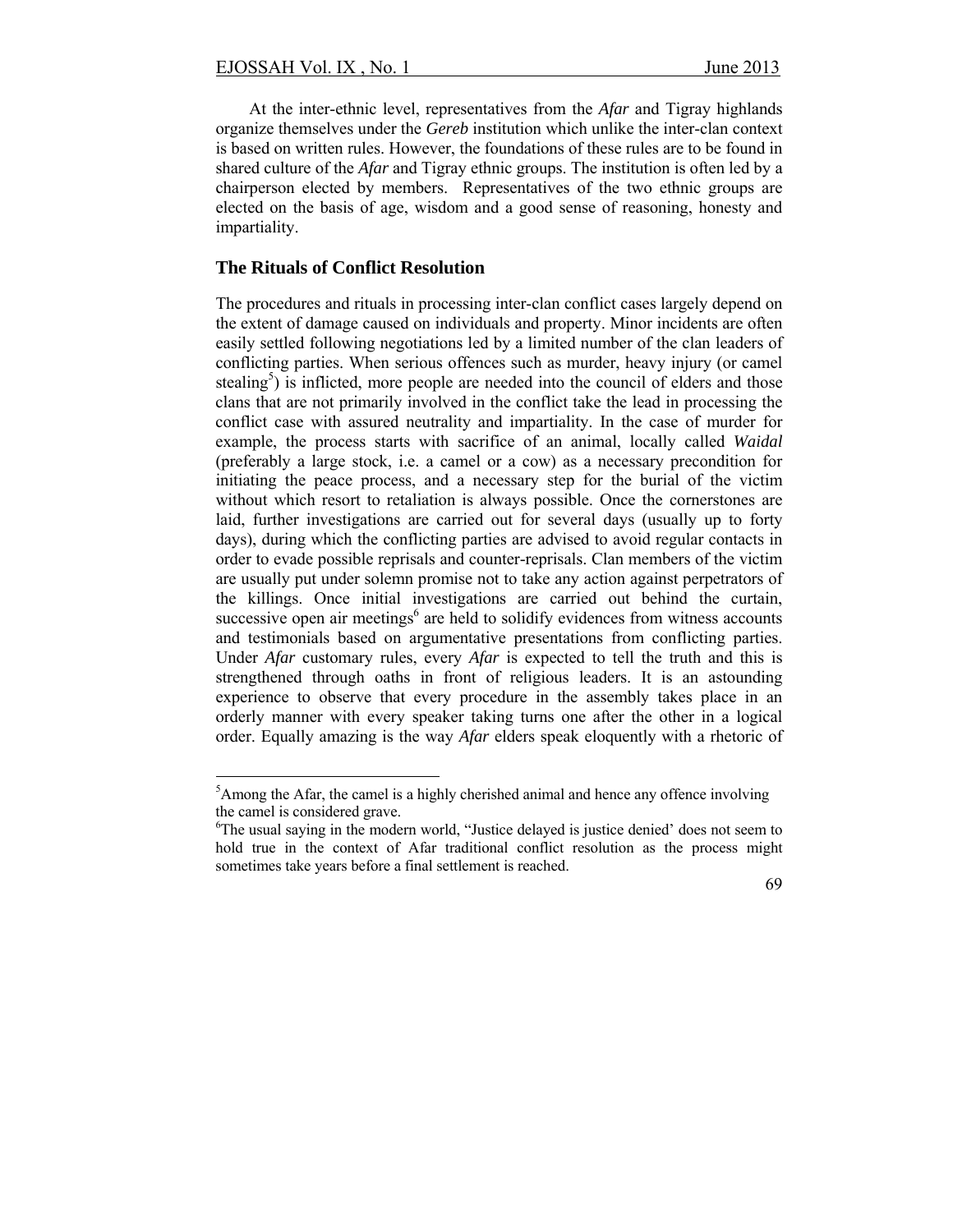influence occasionally supported by wonderful proverbs, parables and stories to substantiate major arguments and perspectives. It is expected that everybody exhibits respect and humility to the elders (clan leaders) who are bestowed with the symbolic authority to regulate the behaviours of fellow members of their clan and mobilize resources for the common good.

Conflicting parties are interrogated one after the other. Filing evidences and witnesses also form an integral part of the fact-finding mission of elders. Eventually, only the elders come together to share ideas and reach a settlement. Ultimate decisions are often based on a consensual arbitration rather than a oneman judgmental intervention. The *Afar* people recognize the importance of involving as many wise men as possible as there are always possibilities for different interpretations of ideas and practices. Differences in people's perceptions seem to be acknowledged. Once a general consensus is reached, a man is chosen to act as a spokesperson to reflect the collective decision of the assembly. He responds with a language of humility in a typically ritualistic manner. In a particular conflict resolution drama, a newly elected spokesperson had the following to say:

I know there are wiser men in this assembly. I would have been glad if they could speak on behalf of the council. I have no better qualities whatsoever but am rather inferior to the big men around me. However, I have been chosen to speak so I speak now. You know, in a race, one who is lame has to be placed a few meters in front of other healthy ones so that he does not fall far behind when the actual competition commences. Similarly, the wise men here are behind me and I, the weak, am to taking the lead...

The settlement of inter-clan conflicts is achieved through the tradition of forgiveness (*Afu*), transfer of compensation and sharing of food and drinks to symbolize the end of animosity, and the restoration of peace. The *Afar* say *Rabti Miki Tenemteishi* (meaning, let bygones be bygones) in order to capitalize on the importance of forgiveness. Clan members also have shared responsibilities in the contribution of blood money which is a crucial step in conflict resolution. Clan members share the good and the bad together. In the good old days, the *Afar* paid a good number of livestock as compensation. Today, cash rather than livestock is widely used and the amount to be paid has also substantially declined because of poverty.

Inter-ethnic conflict resolution follows a similar trajectory except that settlements reached are less enduring and more volatile. Long years of raids from the *Wajirat* highlands especially in the early times have created deep rooted intergroup resentments which complicated the way conflicts have to be handled.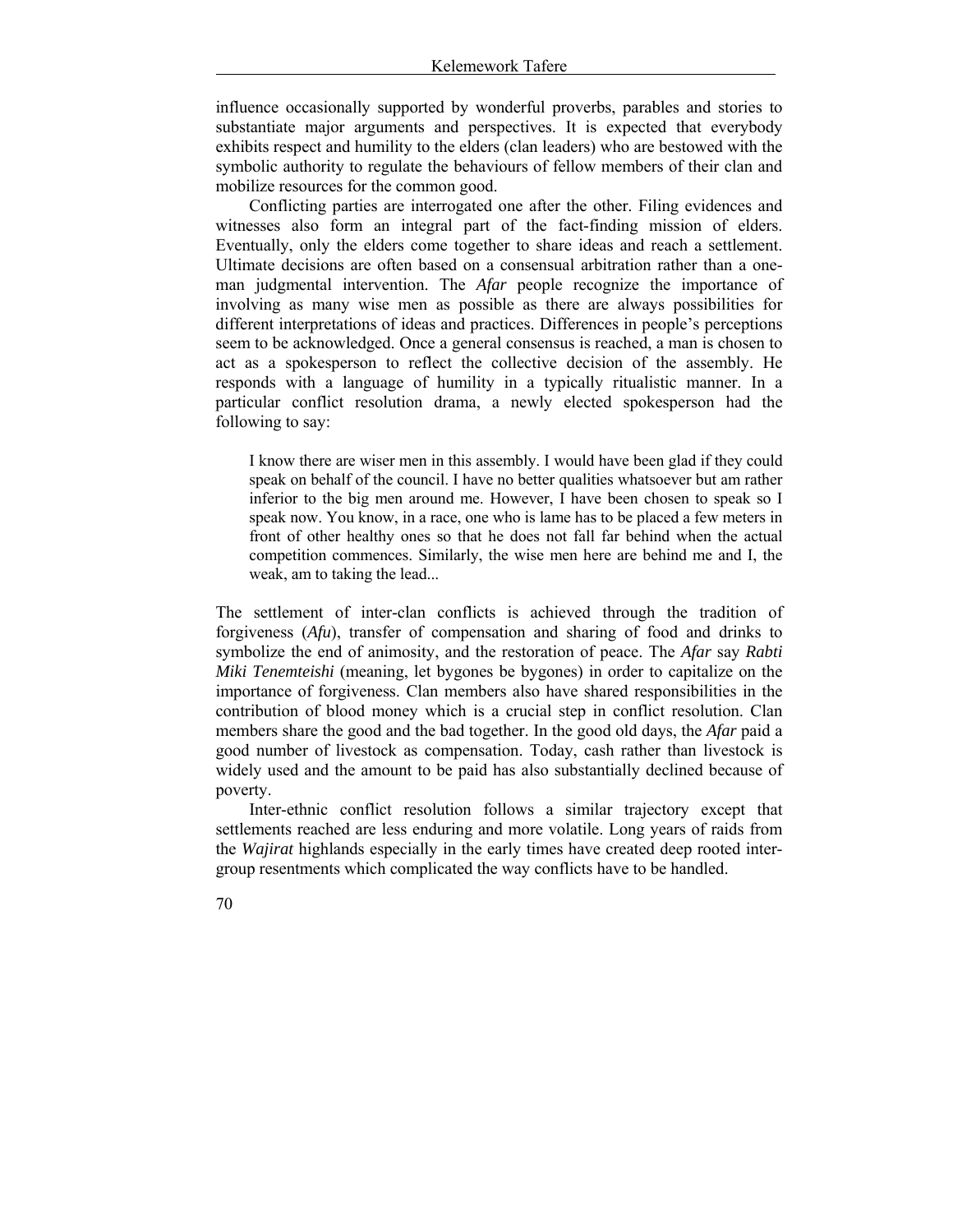The *Gereb* which serves as a traditional court institution picks up issues that are very serious and hence cannot be handled at an inter-personal level. A case in point is murder. The process usually starts with an appeal made to the council of elders. The culprit (and accomplices, whenever applicable) are hunted down and brought before the court in disgrace and humiliation. The family of the deceased are often given the courtesy to have a say on the direction and outcome of the court procedures. They however do not go for capital punishment in anticipation of possible mistakes committed by their own kin groups in the future. A spirit of forgiveness rather than revenge is often the norm. Otherwise, a fair and mutually accepted fine is imposed. Then, the usual procedures of oath swearing, compensations and joint feasts will follow. Elders will utter such blessings as "...may peace prevail in our territories," "...may what is of the past be taken away by the winds in the highlands and the floods in the lowlands".

Sometimes, villagers are unwilling to extradite the culprit by hiding him or arrange his disappearance. In such cases the *Gereb* powerfully reacts by imposing economic and social sanctions against the entire neighbourhood, preventing villagers from entering the local market and limiting their movement and social interaction with other people.

Even in times of peace, the council of elders who run the *Gereb* institution arrange periodic meetings in order to assess security situations in the area and discuss the way forward. Meetings are often arranged in *Afar* and Tigray territories alternatively.

#### **Effectiveness of Indigenous Conflict Resolution**

According to informants, the traditional institutions were generally believed to be effective although institutions that operated within the *Afar* were much more effective than the institutions for inter-ethnic conflict resolution. Several factors have contributed to such effectiveness. Firstly, the traditional institutions function on the basis of cultural norms that have been very well internalized by community members. Those local elders who handled conflicts were also from within the system and hence well known, trusted and respected by the community at large. Traditional structures have had comparative advantage over the modern courts because they were proved to be more flexible, transparent, democratic and participatory. The modern courts on the other hand operated on the basis of fixed code of laws not even well known to the majority of the people, especially given the fact that most *Afar* were unable to read and write. It was also mentioned that modern litigation was unaffordable for many ordinary *Afar*.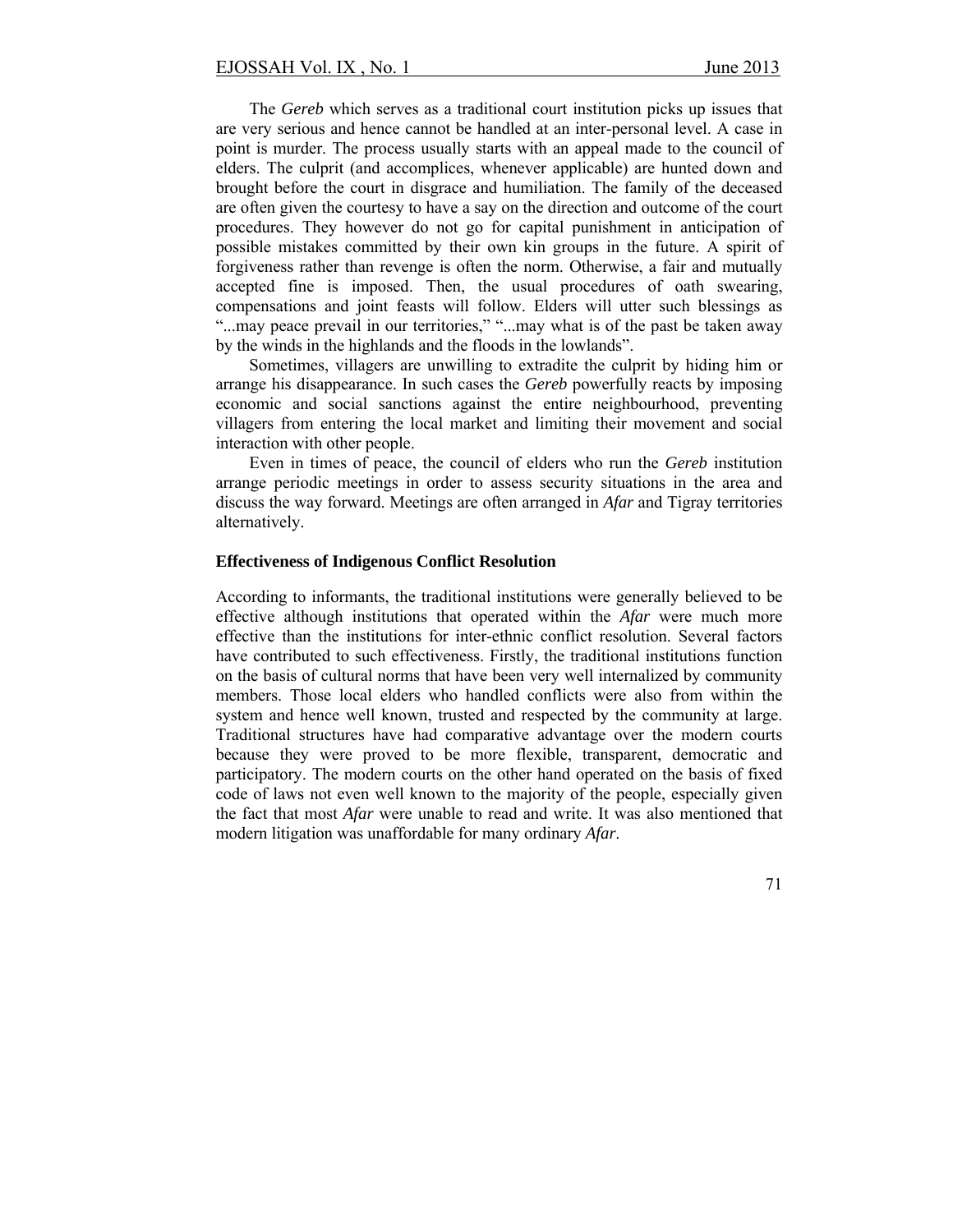Secondly, the prime aim of a traditional conflict resolution strategy had less to do with restoring justice and more with seeking long term sustainable community peace based on a win-win approach. Besides, the resolution of a violent conflict based itself on shared responsibilities and accountability with everyone having a stake. Social sanctions rather than manifest physical or psychological damage lay at the centre of the settlement process. Continuity of the tradition has been ensured through informal peace education which often started at home with women playing a central role in the process.

Finally, the fact that the state also adopted a policy of recognizing and encouraging traditional conflict resolution at the grassroots' level gave the informal sector the freedom and leverage to work side by side with government judiciary systems adding to its state of effectiveness.

The northern *Afar* institutions of conflict resolution seemed to function with minimum direct interference from governmental structures. This applied to dispute resolutions at all levels of society. The state undertook some form of dispute processing in exceptional cases of armed violence in which the conflict culminates in complete chaos and social disorder. It was, however, almost always true that the state became active only at some stages. Government institutions played a role in controlling violent acts, referral of reported cases to local elders, and enforcement of decisions made by the council. Administrative authorities operated as catalysts whose roles were limited to facilitation. They also sometimes supported indigenous conflict resolution through provision of proper logistics during conflict processing stages. Therefore, it seems conspicuous that these indigenous institutions have not been undermined by the modern structures introduced by government. On the contrary, the government supported its structures and modern legal institutions appeared to work in harmony with the traditional institutions. In effect, the complementary existence between the formal and informal institutions have contributed to the resilience, effectiveness and continued existence of the latter.

### **Challenges and Prospects**

Despite their effectiveness and good relations with state machineries, local initiatives in peace-making in the context of the *Afar* have not been well connected to the larger politico-legal framework at the national and international levels. Apart from the provision of adequate recognition and mutual support, the informal and formal structures have not been well coordinated and integrated with clear mandates for intervention. Often each operated independently and appropriate incentive mechanisms for traditional structures have been lacking. As Helander (1995) also noted one cannot view local conflict resolution systems in isolation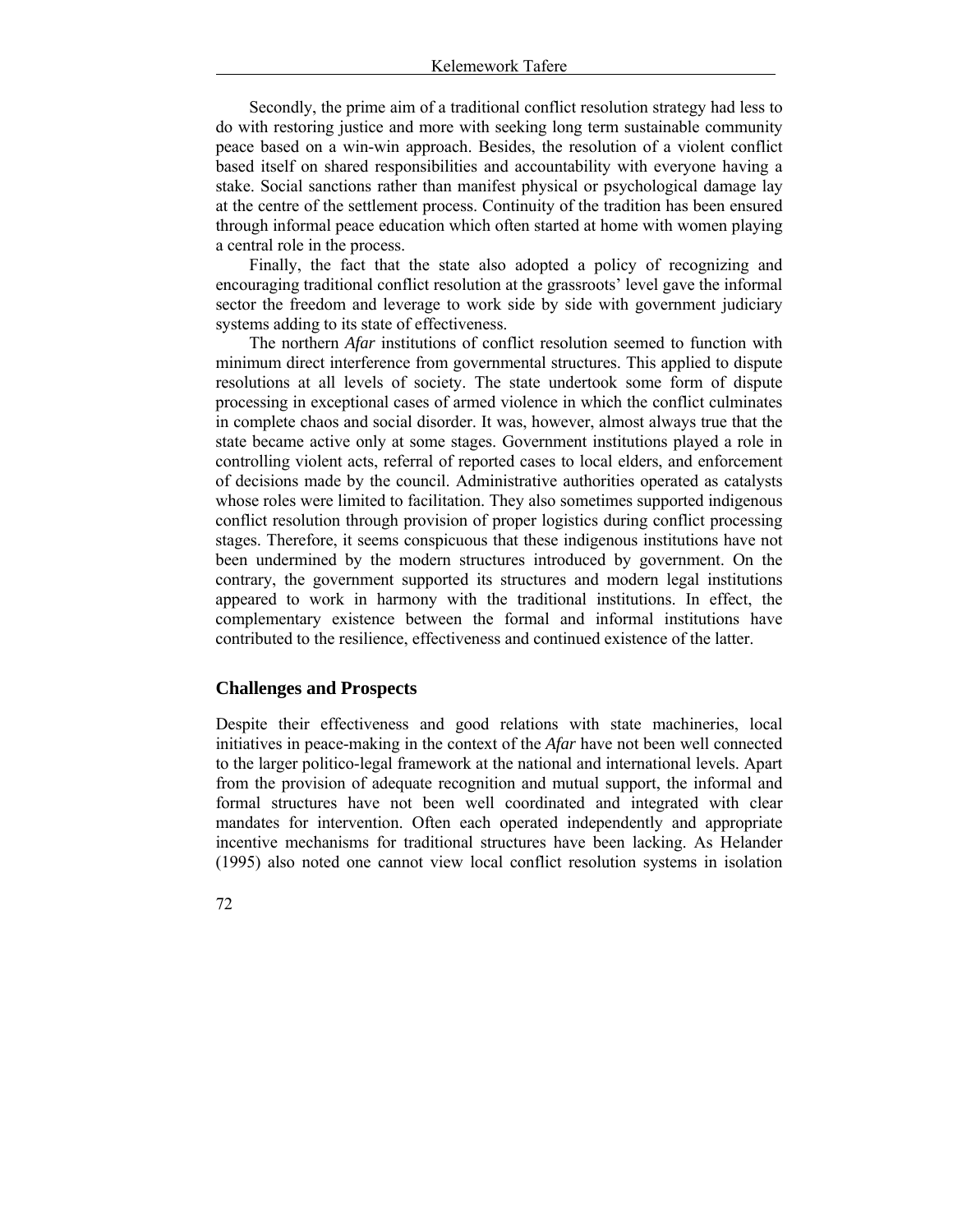from the governmental agencies and the international processes at large. Besides, locally established peace agreements in low intensity conflicts are not likely to last long unless they are understood and supported by the measures taken by the external actors (Helander 1995).

With globalization, urbanization and cultural influence from the highlands, the indigenous culture of the *Afar* has gradually been losing its integrity which undermined its previously vigorous role in society. *Afar* informants argued that the institutions were much stronger in the past compared to the situation today. There have been clear evidences of declining gerontocracy that ultimately led to the gradual weakening of the tradition of conflict resolution. Traditional norms and value systems have constantly been diluted by the young generations who perceived such institutions as archaic and not fitting into the demands of a globalizing world. An *Afar* elder explained the current situation as follows:

In the good old days, our children listened to us. We had power and authority over them. We were very much influential. Today, all that has gone. We became like old dogs that can only bark but never bite or even create an impact of fear. The so called modern education has done our children bad. They [the young generation] have now developed contempt to their own tradition, a tradition that has existed for centuries

The ever declining pastoral income due to drought and resource degradation, coupled with social and demographic factors have forced the *Afar* to adopt agropastoral modes of livelihood. The current government policy also encourages settled agriculture through villagization programmes. These developments dictated a new form of social organization and an alteration of the traditional clan based social structure. While settled life brought new opportunities for improved access to social services, it has, on the other hand, weakened livestock-based support networks that made up the foundations of intra-*Afar* conflict resolution and peacemaking. On the other hand, the settlement of the *Afar* pastoralists in permanent villages curbed the extent of mobility to potentially dangerous hot spots where inter-ethnic conflicts have remained rampant. This facilitated highland-lowland interactions in trade, and social relations enhancing a spirit of interdependence and collaboration based on mutual trust.

There is now a situation where the two groups cannot avoid or exclude each other. Some have developed strong social ties as bond friends (*Fiqur*) to the extent that they treated each other as belonging to the same kinship group. For example, on several occasions, my assistant and translator, an *Afar* from Kalla locality has always mentioned about a 'relative' who happened to be a Tigrayan migrant from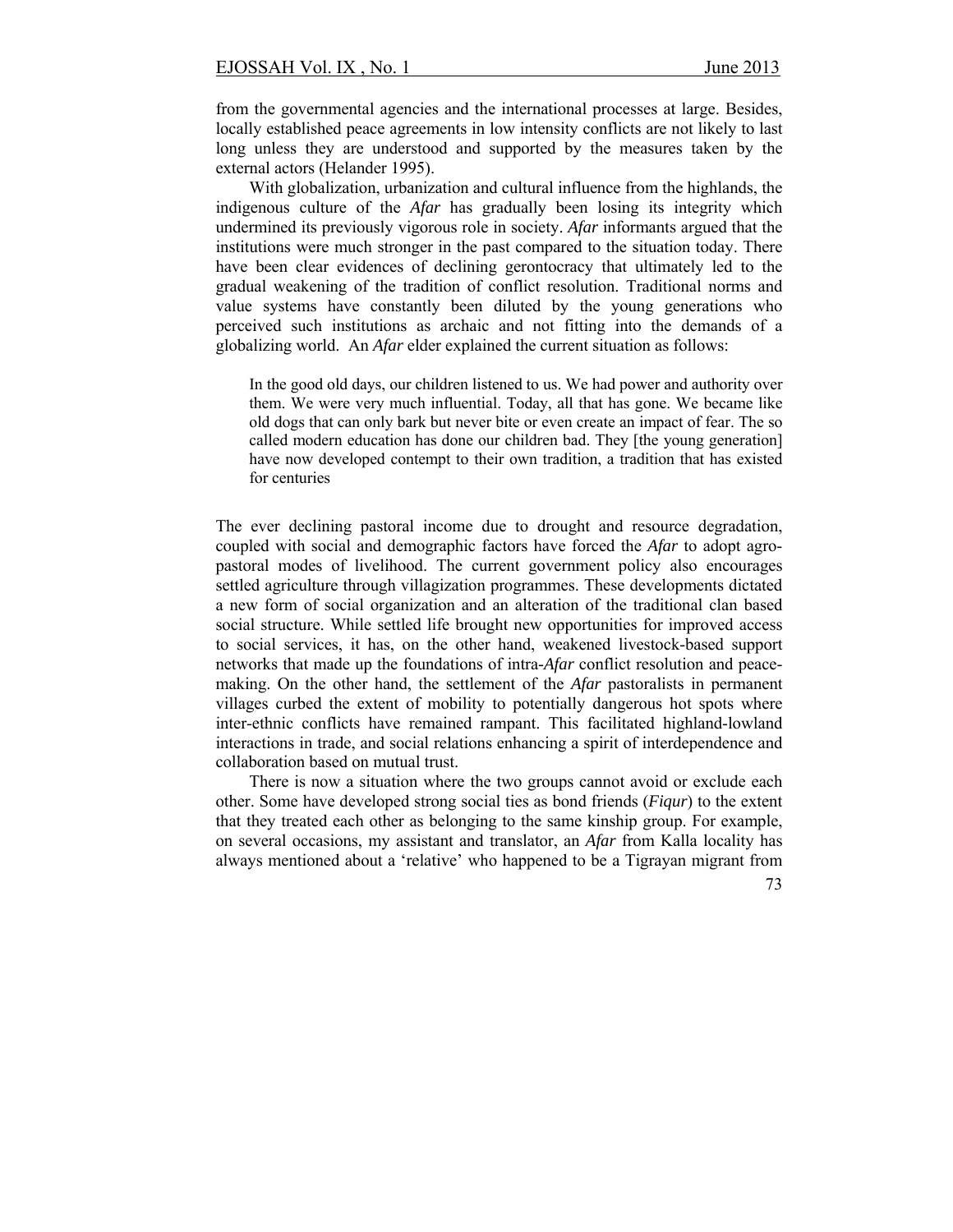the highlands who had settled down in *Afar* territory since long time ago. They often exchanged gifts. In times of drought, the *Afar* sent some of their livestock to their close friends in the highlands for protection and better grazing conditions. There have also been incidents of inter-ethnic marriages between the two groups despite the fact that the *Afar* are Muslim and the Tigrayan highlanders are largely followers of Orthodox Christianity. According to many informants these intermarriages date back to the times of the Nobility<sup>7</sup>. With sedentarization, therefore, the extent of inter-ethnic conflict has diminished. When conflicts arose, members of both ethnic groups have been quick enough to initiate a peaceful resolution with the help of their traditional institution, the *Gereb*. A positive development in contemporary ethnic relations between the two groups had a lot to do with the significant decline in mass raids and cattle rustling.

# **Conclusion**

Violent conflict is endemic to the pastoral system of the *Afar* given the extent of mobility and inter-group competitions over marginal resources. With increased degradation of natural resources and other accompanying compounding factors both from within and outside the pastoral system, inter-clan conflict occurrences have increased in magnitude and severity in recent years while inter-ethnic rivalries have generally subsided following continued inclination of the *Afar* to cultivationbased economy.

On the other hand, the *Afar* have long years of experience in meticulously handling violent inter-clan and inter-ethnic conflicts through well-established traditional structures and procedures. Indigenous conflict resolution provided better outcomes in terms of securing a peaceful and safe future and establishing harmonious relations among members of different clans, thanks to the wisdom of elders and a strong sense of morality in the normative framework that have taken root in the *Afar* social structure since time immemorial.

However, the traditional institutions of conflict resolution are currently at crossroads facing the threat of possible extinction due to continued social, economic and political pressures. While it is true that such institutions have hitherto been resilient, current global, national and local trends such as climate change, urbanization and the diffusion of western culture as well as government settlement policies have dramatically altered the modes of livelihood of the *Afar* resulting in the loss of old pastoral norms and value systems.

<u>.</u>

 $7$ There are widely held claims that Emperor Yohannes himself was married to an Afar woman who bore him a child.

<sup>74</sup>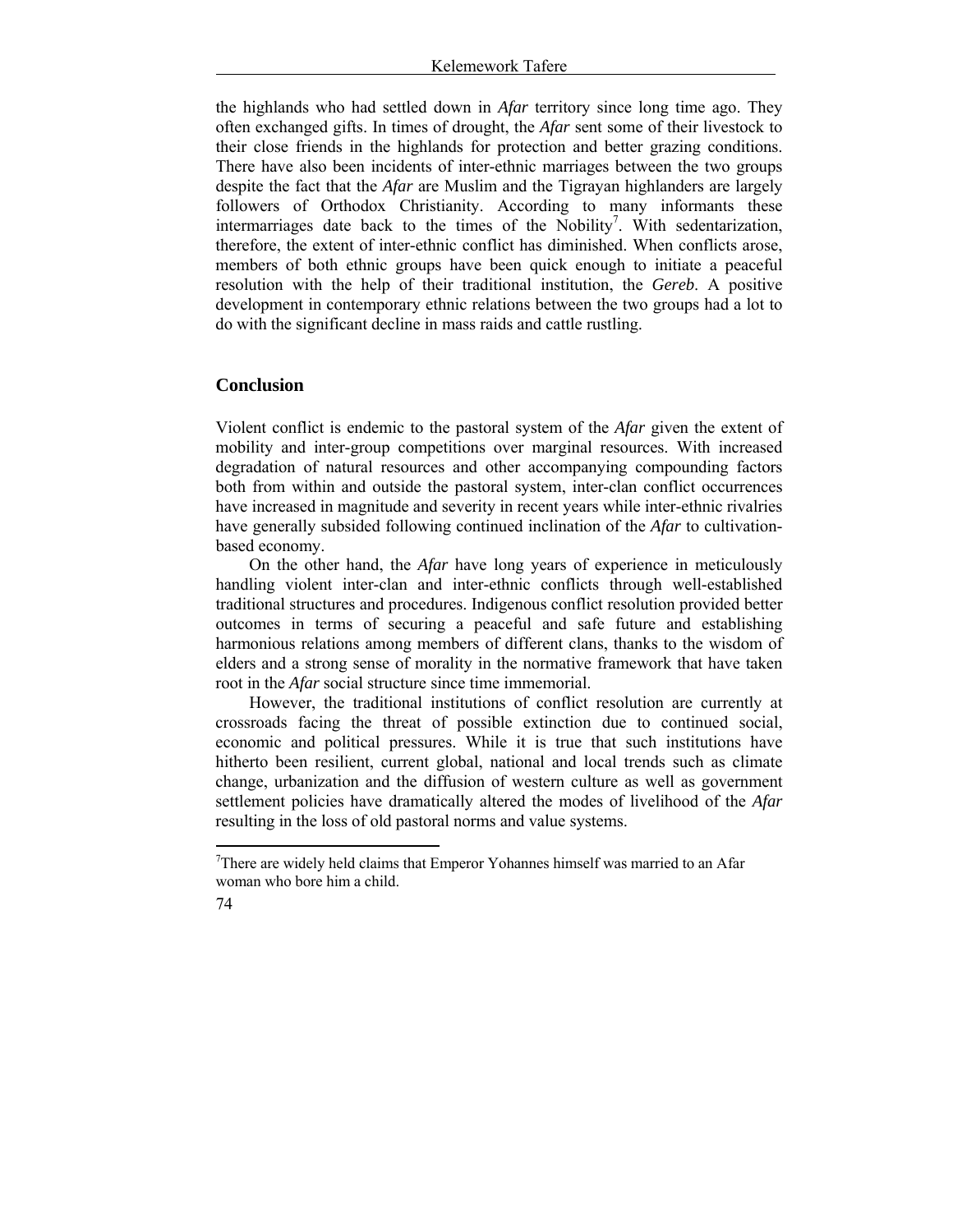# **Recommendations**

- Conflicts are often caused by scarcity of resources and the resultant economic frustration. Hence, mechanisms for poverty alleviation should be designed and implemented in order to improve access to basic resources required to sustain production systems and the values associated with them.
- The current support and recognition of local traditional dispute settlement and conflict resolution institutions provided by the national constitution should be further encouraged and strengthened.
- However, beyond support and recognition more practical measures are needed to integrate the two systems in a more systematic manner allowing them to work side by side without the need for duplication of work.
- Both the modern and traditional systems seem to focus on the aftermath of conflict. It is absolutely mandatory that they start working on the prevention aspect taking pre-emptive measures before the breakout of deadly conflict at all levels.
- Inter-ethnic conflict between *Afar* pastoralists and Tigray cultivators in the highlands tend to be solidified through prejudiced feeling, ethnocentrism and the culture of violence. Hence, proper orientation and peace education should be arranged on both sides of the ethnic boundary. Joint development programmes involving both ethnic groups such as reforestation, soil and water conservation activities could be arranged to bring the cultural groups together and enable them to get to know each other better and facilitate social integration to avoid stereotypes and prejudices.

# **References**

- Abdulahi, M. 2005. *The Changing Nature of Pastoral Conflicts in South-eastern Ethiopia: The Case of the Boran and Digodi Pastoralists*. Nairobi, Kenya: Africa Peace Forum.
- Ayalew, G. 2001. "Conflict management, resolution and institutions among the Karrayu and their neighbours." In: Salih MAM, Dietz T, Ahmed AGM, editors. *African Pastoralism: Conflict, Institutions and Government*. London, UK: Pluto Press, pp 81−99.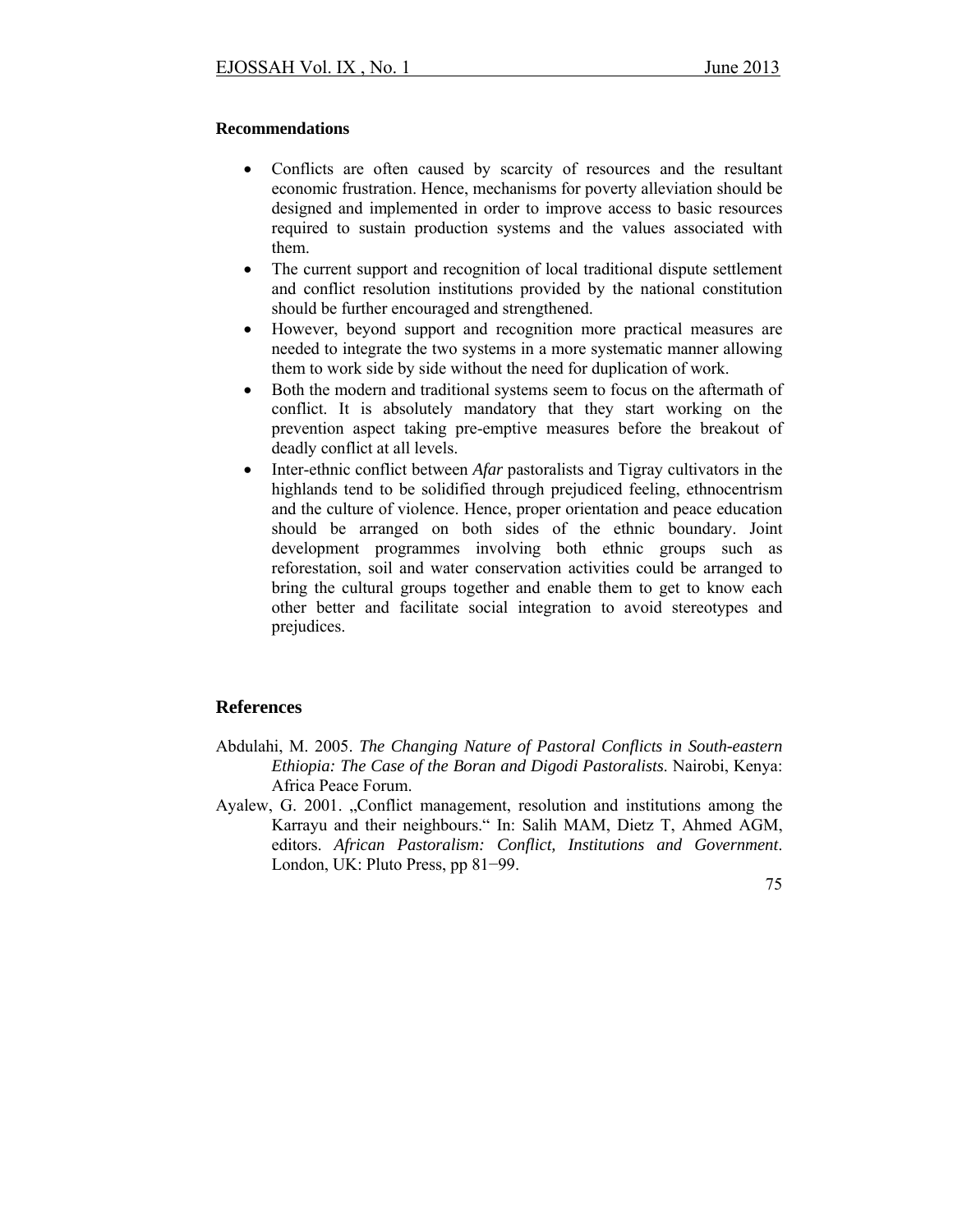- Bradbury, M. 1995. *Working with Pastoralist NGOs and Land Conflict in Tanzania*. London IIED.
- Brodning, G. 1998. "Cultural and Environmental Factors in Violent Conflict: A framework for Conflict Prevention". In Grandvoinnet H. and Schneider, H. (eds) *Conflict Management in Africa: A Permanent Challenge*. OECD. France
- Bujra, A. 2002. African Conflicts: Their Causes and Their Political and Social Environment. DPMF Occasional Paper, No. 4, Addis Ababa. Accessible at;http://dpmf.org/Publications/Occassional%20Papers/occasionalpaper4.pdf Date of access Dec. 3, 2012.
- Burton, J. 1993. "Conflict Resolution as a Political Philosophy." in J.D. Sandole et al (eds) *Conflict Resolution: Theory and Practice; Integration and Application*. Manchester: Manchester University.
- Butler K.;S and C. Gates. 2010. *Climate change, resource abundance and conflict in East Africa International Peace Research Institute*, Oslo.
- CSA (Central Statistical Agencey). 2008. Summary and statistical Report of the 2007 Population and Housing Census, FDRE Population and Sensus Commission, Addis Ababa, Ethiopia.
- Cousins, B. 1996. Conflict Management for Multiple Resource Users in Pastoralist and agro-Pastoralist Contexts Programme for Land and Agrarian Studies School of Government, University of the Western Cape.
- Dereje Feyissa. 2003. Ethnic Groups and Conflict: The Case of Anywaa−Nuer Relations in the Gambela Region, Western Ethiopia [PhD dissertation]. Halle-Wittenberg, Germany: Martin Luther University.
- Doucet, I. 1996. *Thinking about Conflict; Resource Pack for Conflict Transformation, International Alert*. first ed.
- Ferguson, R. (ed.) 1984. *Warfare, Culture, and Environment*. New York: Academic Press Inc.
	- \_\_\_\_\_\_\_\_\_\_\_ 1999. *Materialist, Cultural and Biological Theories on Why Yanomami Make War.* London: SAGE Publications
- Fisher J. 1998. *International Negotiations: A cross cultural Perspective*: Chicago, IL: Intercultural Press.
- Gadamu F. 1994."The Post-Revolutionary Rethinking of Arid Land Policy in Ethiopia."*Nomadic Peoples 34/35*.
- Getachew K. 2001.Tradition Continuity and socio-economic Change among the Pastoral Afar in Ethiopia. Berghahn Books, Inc
- Haas, J. (ed). 1990. *The Anthropology of War*. Cambridge: Cambridge University Press
- 76